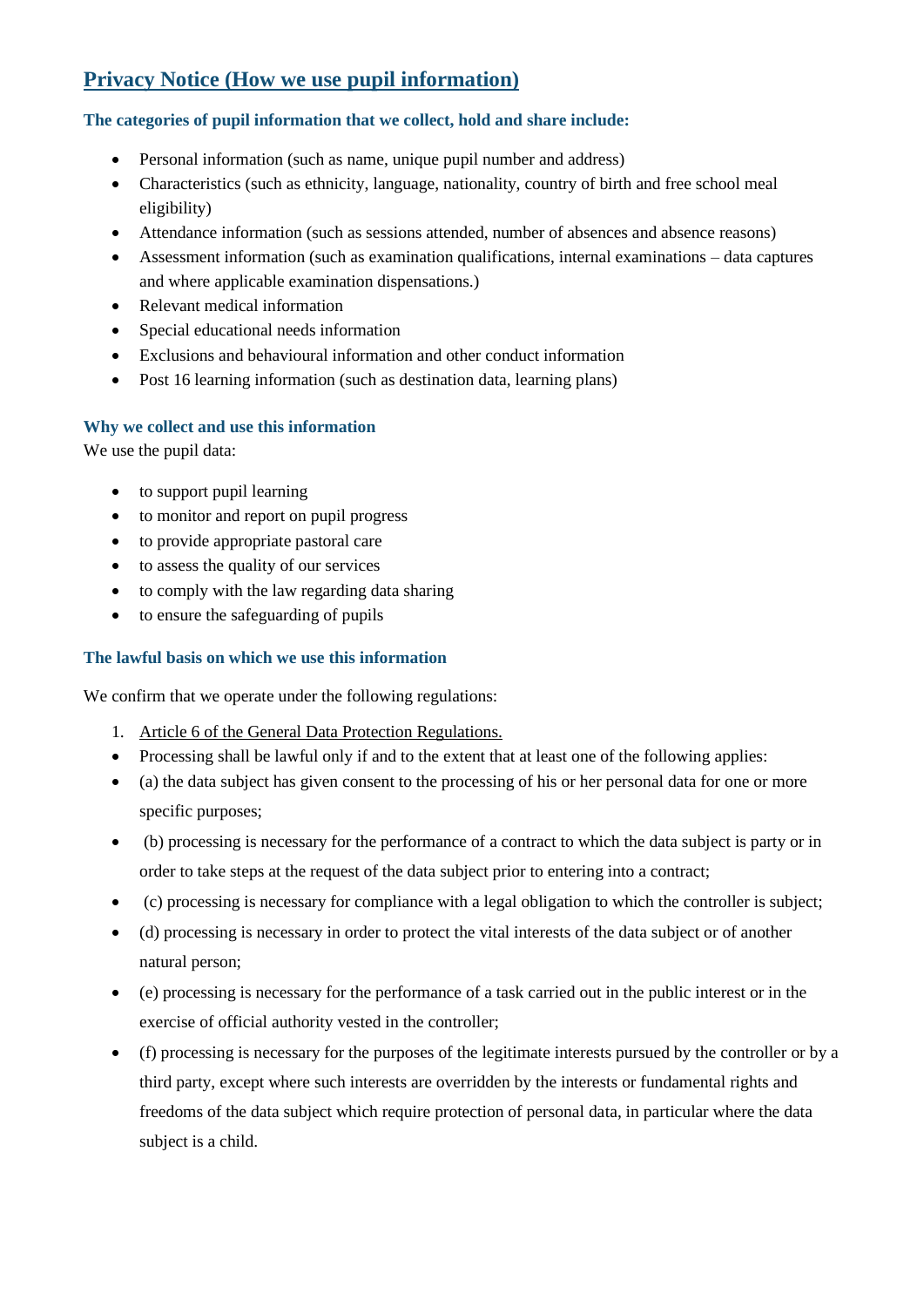#### 2. Article 9 of the General Data Protection Regulations.

Processing shall be lawful only if and to the extent that at least one of the following applies:

(a) the data subject has given explicit consent to the processing of those personal data for one or more specified purposes, except where Union or Member State law provide that the prohibition referred to in paragraph 1 may not be lifted by the data subject;

(b) processing is necessary for the purposes of carrying out the obligations and exercising specific rights of the controller or of the data subject in the field of employment and social security and social protection law in so far as it is authorised by Union or Member State law or a collective agreement pursuant to Member State law providing for appropriate safeguards for the fundamental rights and the interests of the data subject;

(c) processing is necessary to protect the vital interests of the data subject or of another natural person where the data subject is physically or legally incapable of giving consent;

(d) processing is carried out in the course of its legitimate activities with appropriate safeguards by a foundation, association or any other not-for-profit body with a political, philosophical, religious or trade union aim and on condition that the processing relates solely to the members or to former members of the body or to persons who have regular contact with it in connection with its purposes and that the personal data are not disclosed outside that body without the consent of the data subjects;

(e) processing relates to personal data which are manifestly made public by the data subject;

(f) processing is necessary for the establishment, exercise or defence of legal claims or whenever courts are acting in their judicial capacity;

(g) processing is necessary for reasons of substantial public interest, on the basis of Union or Member State law which shall be proportionate to the aim pursued, respect the essence of the right to data protection and provide for suitable and specific measures to safeguard the fundamental rights and the interests of the data subject;

(h) processing is necessary for the purposes of preventive or occupational medicine, for the assessment of the working capacity of the employee, medical diagnosis, the provision of health or social care or treatment or the management of health or social care systems and services on the basis of Union or Member State law or pursuant to contract with a health professional and subject to the conditions and safeguards referred to in paragraph 3;

(i) processing is necessary for reasons of public interest in the area of public health, such as protecting against serious cross-border threats to health or ensuring high standards of quality and safety of health care and of medicinal products or medical devices, on the basis of Union or Member State law which provides for suitable and specific measures to safeguard the rights and freedoms of the data subject, in particular professional secrecy;

(j) processing is necessary for archiving purposes in the public interest, scientific or historical research purposes or statistical purposes in accordance with Article 89(1) based on Union or Member State law which shall be proportionate to the aim pursued, respect the essence of the right to data protection and provide for suitable and specific measures to safeguard the fundamental rights and the interests of the data subject.

2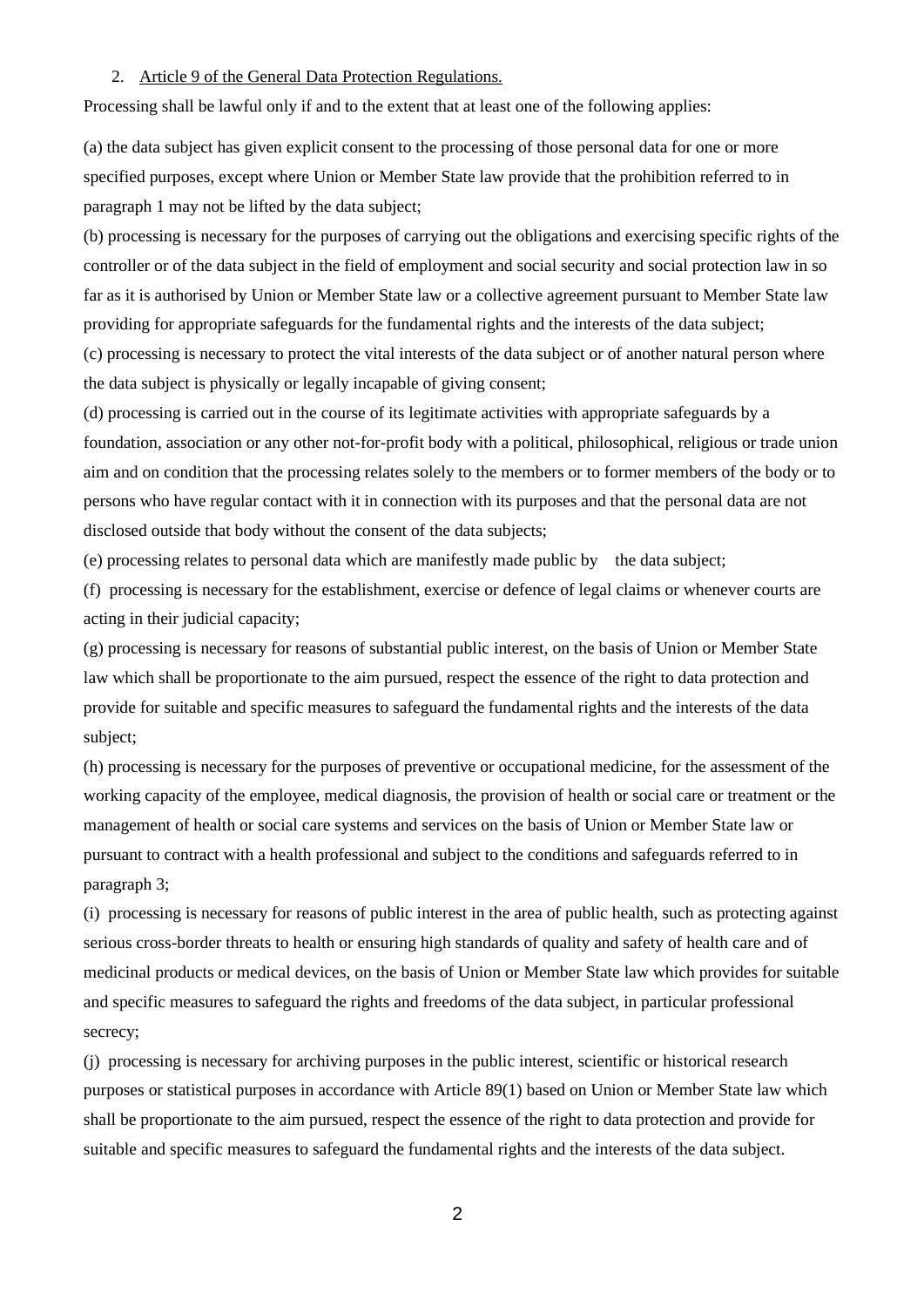3. The Education Act 1996 - (Departmental Censuses on behalf of the Department for Education)

We collect and use pupil information under the submission of the school census returns, including a set of named pupil records, is a statutory requirement on schools under Section 537A of the [Education](http://www.legislation.gov.uk/ukpga/1996/56/section/537A) Act 1996.

Putting the school census on a statutory basis:

- means that schools do not need to obtain parental or pupil consent to the provision of information
- ensures schools are protected from any legal challenge that they are breaching a duty of confidence to pupils
- helps to ensure that returns are completed by schools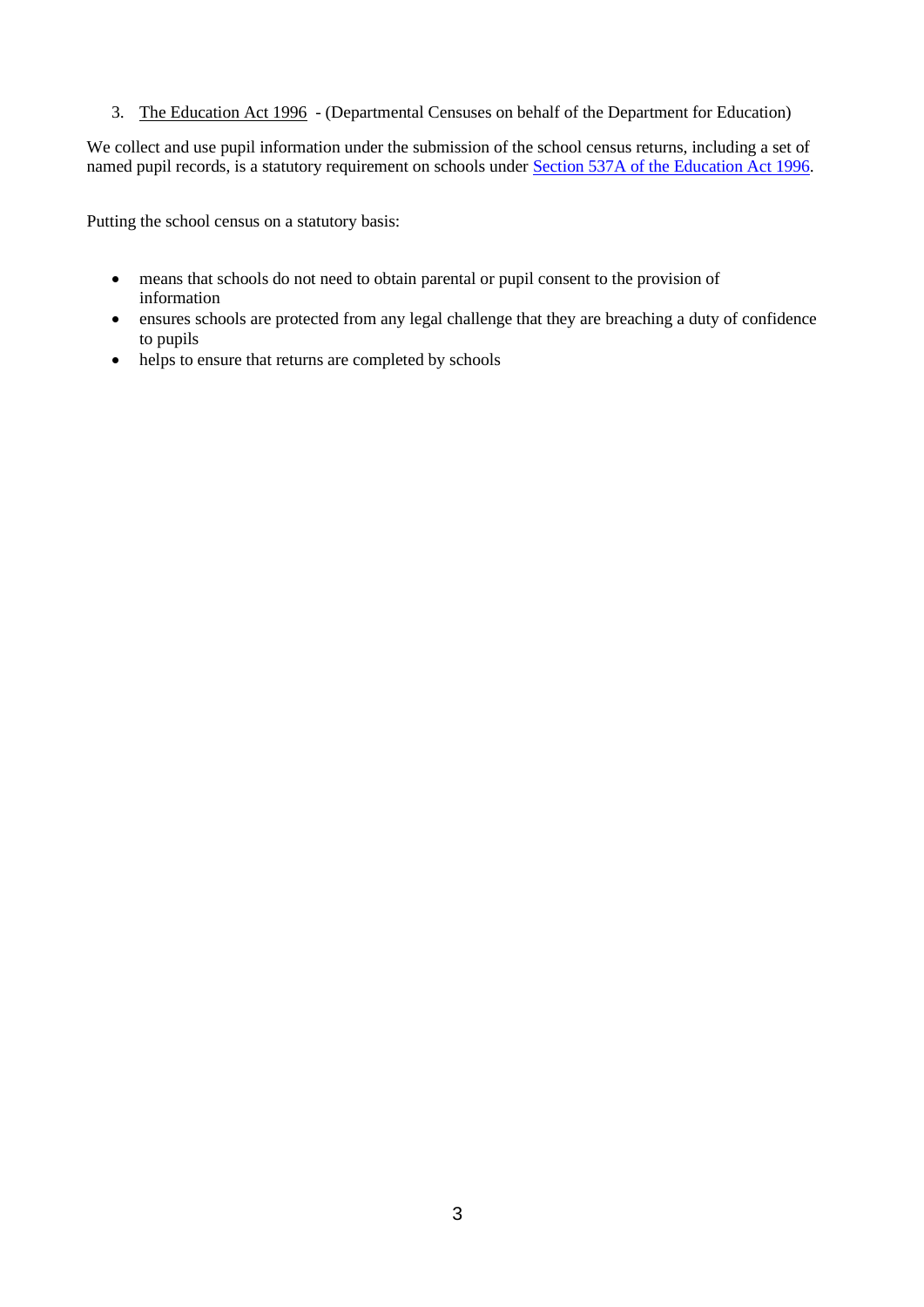## **Collecting pupil information**

Whilst the majority of pupil information you provide to us is mandatory, some of it is provided to us on a voluntary basis. In order to comply with the General Data Protection Regulation, we will inform you whether you are required to provide certain pupil information to us or if you have a choice in this.

## **Storing pupil data**

We hold pupil data securely in compliance with GDPR to enable us to comply with the law and educate students. Records are retained as per the recommended practice alid out by the Information and Records Management Society (IRMS).

## **Who we share pupil information with**

We routinely share pupil information with:

- schools that the pupil's attend after leaving us
- our local authority
- the Department for Education (DfE)
- EFA Education funding agency
- Official examination boards
- BAST Bridgnorth Areas Schools Trust
- Telford & Wrekin (ICT provision)
- School Nurse
- NHS
- Limited data is shared with specialist educational providers such as:
- 4 Matrix
- GCSE Pod

#### **Why we share pupil information**

We do not share information about our pupils with anyone without consent unless the law and our policies allow us to do so.

We share pupils' data with the Department for Education (DfE) on a statutory basis. This data sharing underpins school funding and educational attainment policy and monitoring.

We are required to share information about our pupils with the (DfE) under regulation 5 of The Education (Information About Individual Pupils) (England) Regulations 2013.

#### **Data collection requirements:**

To find out more about the data collection requirements placed on us by the Department for Education (for example; via the school census) go to [https://www.gov.uk/education/data-collection-and-censuses-for-schools.](https://www.gov.uk/education/data-collection-and-censuses-for-schools)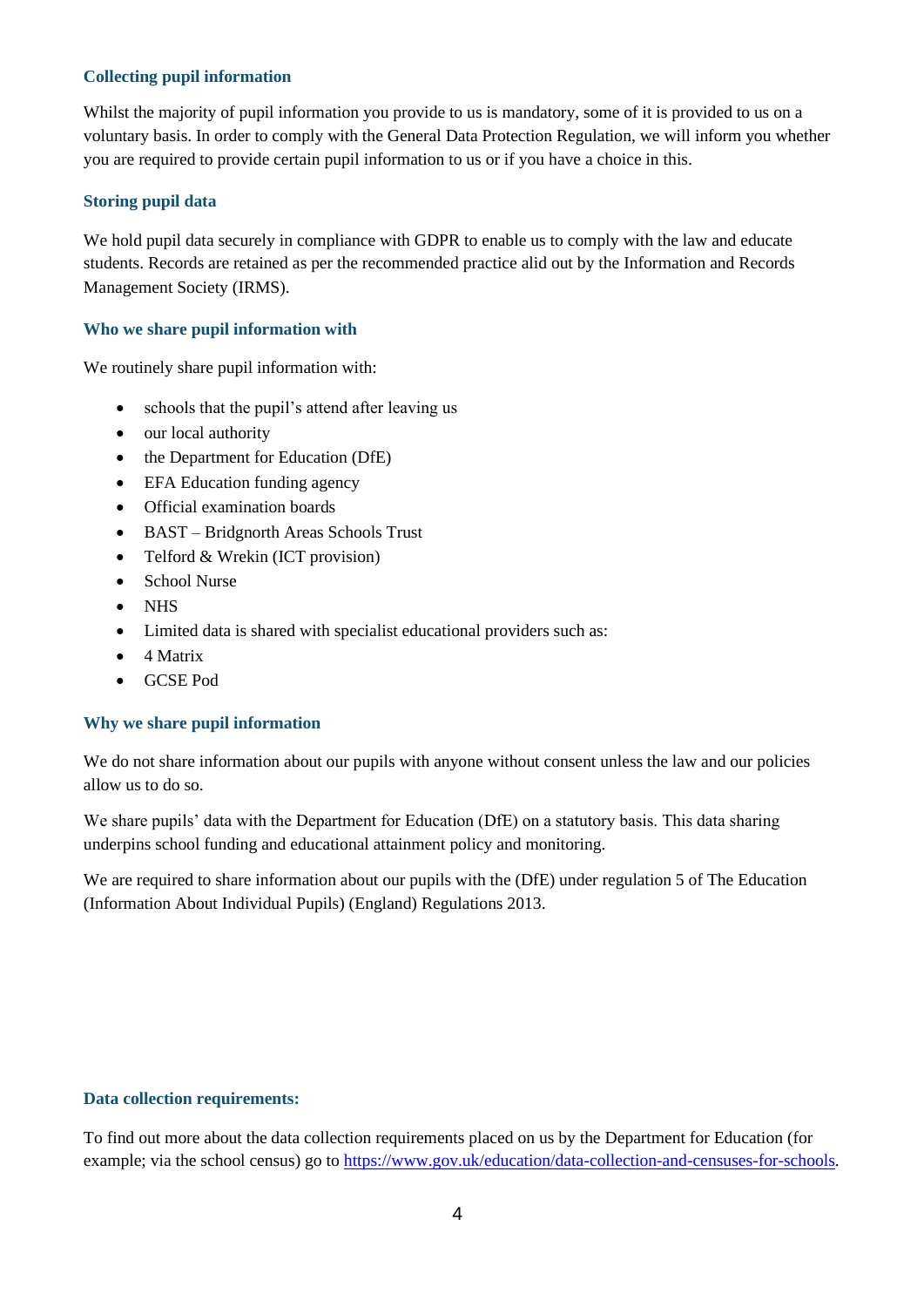# **Youth support services**

# **Pupils aged 13+**

Once our pupils reach the age of 13, we also pass pupil information to our local authority and / or provider of youth support services as they have responsibilities in relation to the education or training of 13-19 year olds under section 507B of the Education Act 1996.

This enables them to provide services as follows:

- youth support services
- careers advisers

A parent or guardian can request that **only** their child's name, address and date of birth is passed to their local authority or provider of youth support services by informing us. This right is transferred to the child / pupil once he/she reaches the age 16.

# **Pupils aged 16+**

We will also share certain information about pupils aged 16+ with our local authority and / or provider of youth support services as they have responsibilities in relation to the education or training of 13-19 year olds under section 507B of the Education Act 1996.

This enables them to provide services as follows:

- post-16 education and training providers
- youth support services
- careers advisers

For more information about services for young people, please visit our local authority website.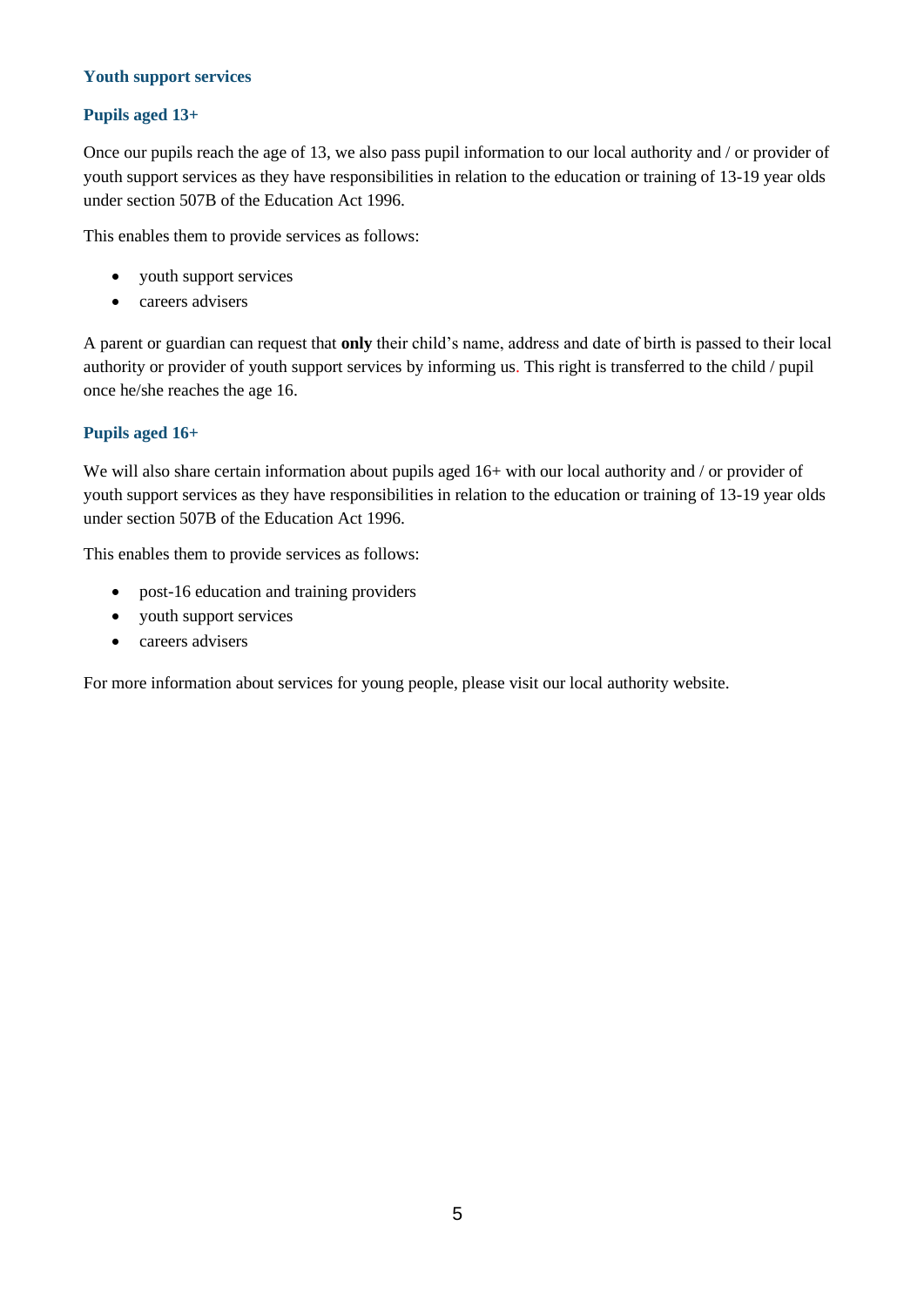# **The National Pupil Database (NPD)**

The NPD is owned and managed by the Department for Education and contains information about pupils in schools in England. It provides invaluable evidence on educational performance to inform independent research, as well as studies commissioned by the Department. It is held in electronic format for statistical purposes. This information is securely collected from a range of sources including schools, local authorities and awarding bodies.

We are required by law, to provide information about our pupils to the DfE as part of statutory data collections such as the school census and early years' census. Some of this information is then stored in the NPD. The law that allows this is the Education (Information About Individual Pupils) (England) Regulations 2013.

To find out more about the NPD, go to [https://www.gov.uk/government/publications/national-pupil-database](https://www.gov.uk/government/publications/national-pupil-database-user-guide-and-supporting-information)[user-guide-and-supporting-information.](https://www.gov.uk/government/publications/national-pupil-database-user-guide-and-supporting-information)

The department may share information about our pupils from the NPD with third parties who promote the education or well-being of children in England by:

- conducting research or analysis
- producing statistics
- providing information, advice or guidance

The Department has robust processes in place to ensure the confidentiality of our data is maintained and there are stringent controls in place regarding access and use of the data. Decisions on whether DfE releases data to third parties are subject to a strict approval process and based on a detailed assessment of:

- who is requesting the data
- the purpose for which it is required
- the level and sensitivity of data requested: and
- the arrangements in place to store and handle the data

To be granted access to pupil information, organisations must comply with strict terms and conditions covering the confidentiality and handling of the data, security arrangements and retention and use of the data.

For more information about the department's data sharing process, please visit: [https://www.gov.uk/data](https://www.gov.uk/data-protection-how-we-collect-and-share-research-data)[protection-how-we-collect-and-share-research-data](https://www.gov.uk/data-protection-how-we-collect-and-share-research-data)

For information about which organisations the department has provided pupil information, (and for which project), please visit the following website: [https://www.gov.uk/government/publications/national-pupil](https://www.gov.uk/government/publications/national-pupil-database-requests-received)[database-requests-received](https://www.gov.uk/government/publications/national-pupil-database-requests-received)

To contact DfE:<https://www.gov.uk/contact-dfe>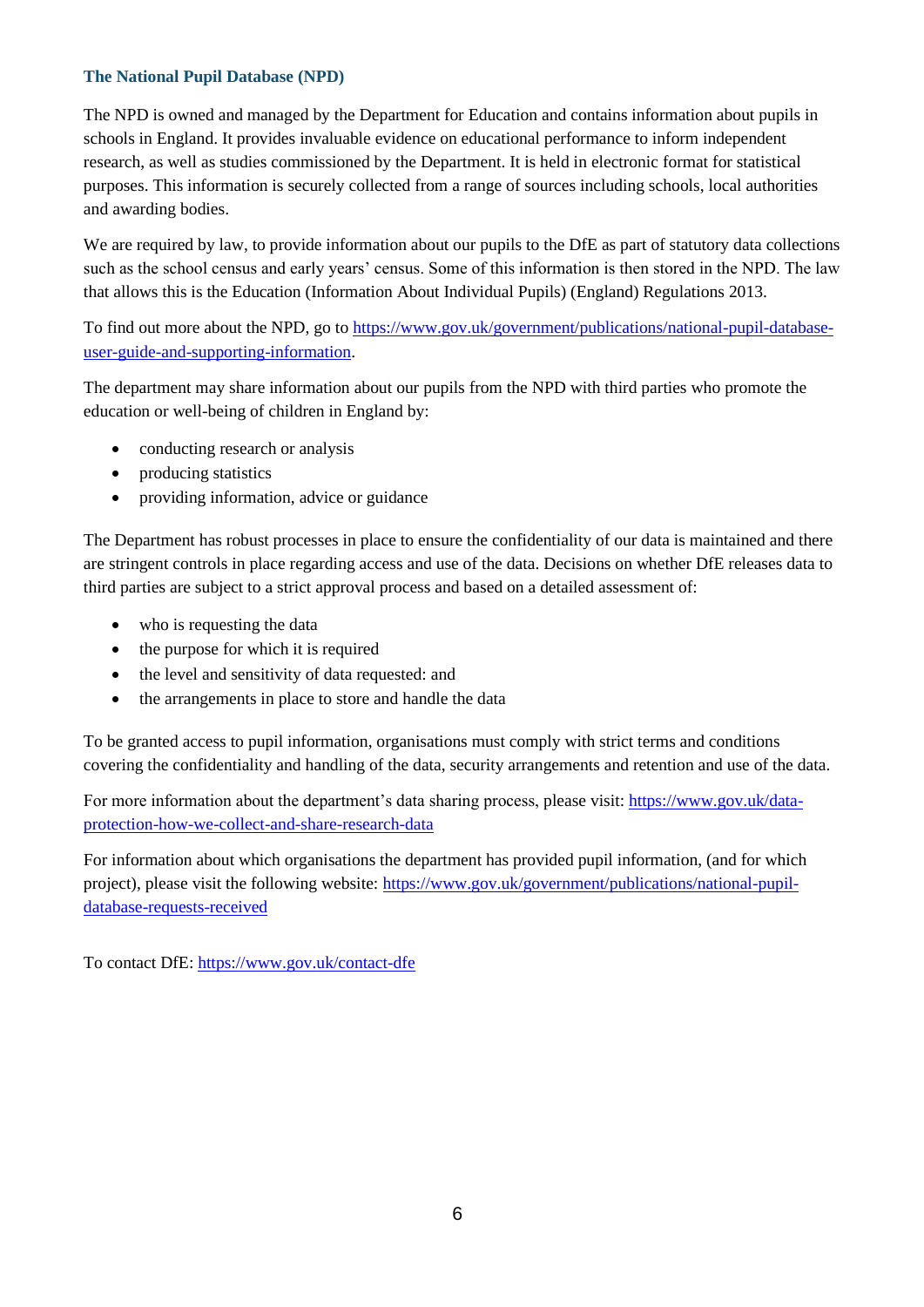#### **Requesting access to your personal data**

Under data protection legislation, parents and pupils have the right to request access to information about them that we hold. To make a request for your personal information, or be given access to your child's educational record, contact:

Sarah Godden, Scott Wycherley, Scott Wycherley, Executive Head Teacher, The Contract of the Assistant Head Teacher, Assistant Head Teacher, Oldbury Wells School, Oldbury Wells School, Bridgnorth Bridgnorth, Shopshire, Shropshire. WV16 5JD WV16 5JD (01746) 765454 (01746) 765454

[sarah.godden@oldburywells.com](mailto:sarah.godden@oldburywells.com) [scott.wycherley@oldburywells.com](mailto:scott.wycherley@oldburywells.com)

Susan Wright Data Protection Officer Telford & Wrekin Council [Susan.wright@telford.gov.uk](mailto:Susan.wright@telford.gov.uk) (01952) 382549

You also have the right to:

- object to processing of personal data that is likely to cause, or is causing, damage or distress
- prevent processing for the purpose of direct marketing
- object to decisions being taken by automated means
- in certain circumstances, have inaccurate personal data rectified, blocked, erased or destroyed; and
- claim compensation for damages caused by a breach of the Data Protection regulations

If you have a concern about the way we are collecting or using your personal data, we request that you raise your concern with us in the first instance. Alternatively, you can contact the Information Commissioner's Office at<https://ico.org.uk/concerns/>

#### **Contact**

If you would like to discuss anything in this privacy notice, please contact:

Sarah Godden, Sarah Godden, Scott Wycherley, Scott Wycherley, Executive Head Teacher, and Teacher Assistant Head Teacher Oldbury Wells School, Oldbury Wells School Bridgnorth Bridgnorth, Shopshire, Shopshire, Shopshire, Shopshire, Shopshire, Shopshire, Shopshire, Shopshire, Shopshire, Shopshire, Shopshire, Shopshire, Shopshire, Shopshire, Shopshire, Shopshire, Shopshire, Shopshire, Shopshire, Shopshire, Sh WV16 5JD WV16 5JD

[sarah.godden@oldburywells.com](mailto:sarah.godden@oldburywells.com) [scott.wycherley@oldburywells.com](mailto:scott.wycherley@oldburywells.com)

Susan Wright